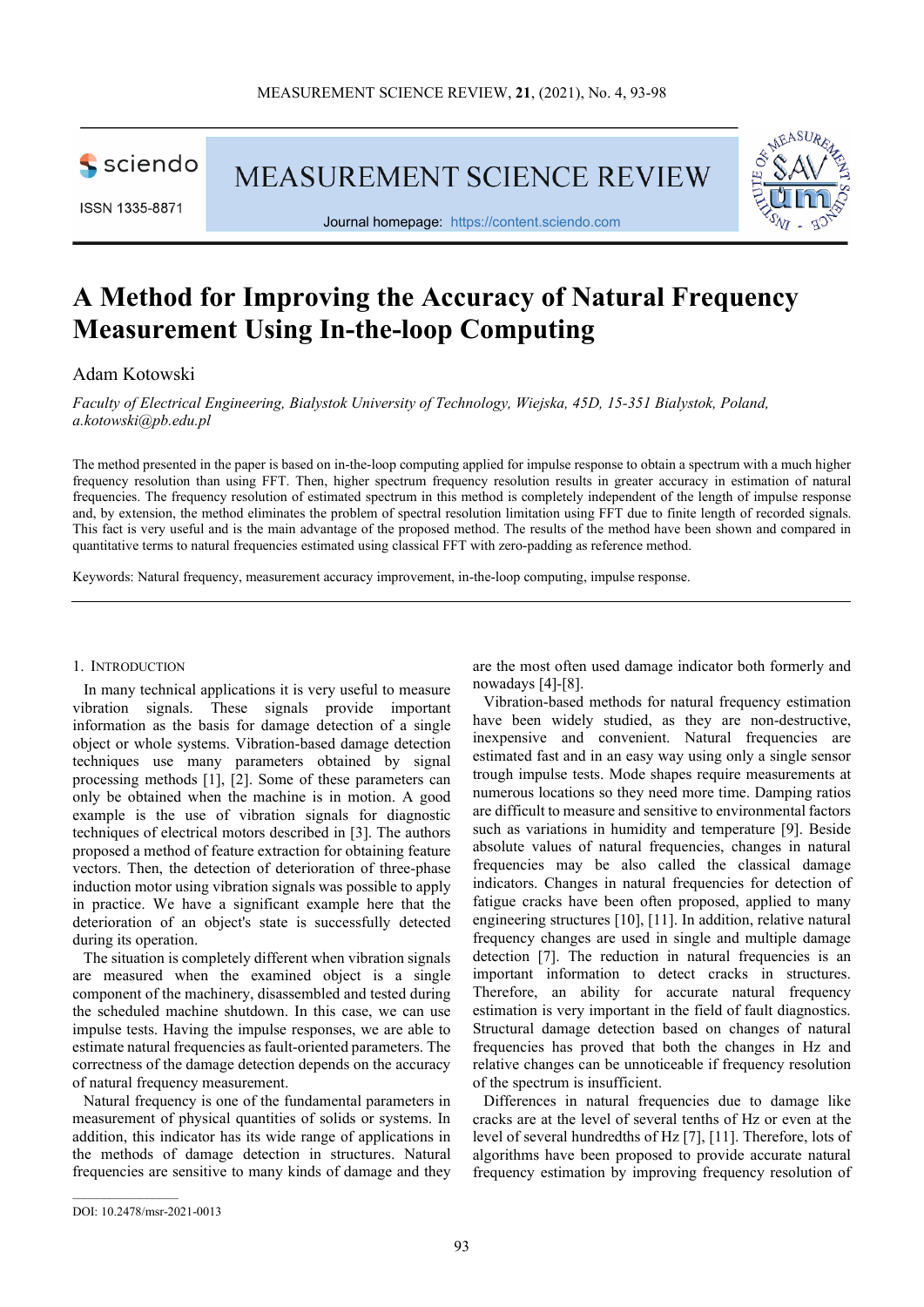the spectra. Many interpolated FFT methods were proposed to obtain the accurate estimation [12]-[15] as well as Adaptive Notch Filter (ANF) [16]. The importance of accuracy in the process of measurements of the natural frequencies is presented in [17]. The precise natural frequency estimation algorithm was presented using the vibrational response of structure excited to cross through the resonance. Natural frequency estimates were achieved using swept-sine excitation.

In the case of spectral analysis based on FFT it is common knowledge that the frequency resolution ∆*f<sub>FFT</sub>* is absolutely dependent on the length of the signal under analysis. Here, an error of natural frequency estimation is in the range  $\pm \Delta f_{FFT}/2$ . Using the method proposed in the paper, the frequency resolution of the spectrum is completely independent of the signal length. Therefore, the frequency resolution and, hence, the accuracy of the natural frequency measurement can be significantly increased over the FFT.

#### 2. METHODOLOGY

The method proposed in this Section is based on the multiplication of autocorrelation function of impulse response with harmonic wave. Using the proposed method it is possible to transform impulse response into its spectrum by arbitrary and freely adjustable frequency resolution. If frequency resolution for the spectra obtained using fast Fourier transform (FFT) is declared as ∆*fFFT*=*fs*/N, the new spectral resolution Δ*fscr* of the spectra obtained through the proposed method is independent of signal length *N* and sampling frequency *fs*. The idea of the method consists of a loop as shown in the form of diagram in Fig.1. The algorithm presented here computes the values of lines of the discrete spectrum  $S(f_i)$  against frequency  $f_i$  with a step depending on the predetermined frequency resolution Δ*fscr*.

At the very beginning, the method reads the recorded impulse response. Then, in the second step, the spectral resolution value Δ*fscr* is read. The resolution Δ*fscr* is user definable and can be integer or non-integer. The in-the-loop computation results in the spectrum of the impulse response at this frequency resolution. However, the spectral resolution Δ*fscr* may change during the operation of the proposed algorithm if needed. Therefore, the spectrum of impulse response can be computed by required frequency resolution only around the natural frequencies preliminary detected using FFT, e.g. one-tenth of Δ*f<sub>FFT</sub>*, one-hundredth of Δ*f<sub>FFT</sub>*. Thus, the accuracy of natural frequency measurement can be significantly improved and the amount of computation can be reduced.

Another preliminary operation of the algorithm is determining the auto-correlation function (ACF) of the impulse response. The ACF is defined as follows [18], [19]

$$
R_{xx}\left(\tau\right) = \lim_{T \to \infty} \frac{1}{T} \int_{0}^{T} x\left(t\right) x\left(t + \tau\right) dt \tag{1}
$$

where  $x(t)$  represents impulse response and  $\tau$  is delay time. The use of the ACF here will allow better observation of the dominant harmonic components existing in the impulse response.

After starting the algorithm in the loop, the *cosine* wave *x(fi)* is declared for discrete time vector  $t_k$  ( $t_k = k \Delta t$ ,  $\Delta t = 1/f_s$ ,  $k=0,1,2,...,N-1$ . This wave is obtained as follows

$$
x(f_i) = \cos(2\pi(i \cdot \Delta f_{scr}) \cdot t_k)
$$
 (2)



Fig.1. Diagram of the method for computing the spectrum with predefined frequency resolution.

In numerical calculations the length of data representing the autocorrelation function and *cosine* wave length should be equal. Therefore, subsequent calculations only take into account the ACF for positive time delay  $\tau$  as follows

$$
R_{IR}^{+\tau}\left(\tau\right) = R_{IR}\left(\tau > 0\right) \tag{3}
$$

The next calculations are executed in the loop for incrementing frequency of *cosine* wave until it reaches the upper limit of frequency range of the spectrum. This way, the frequency step constitutes frequency resolution of calculated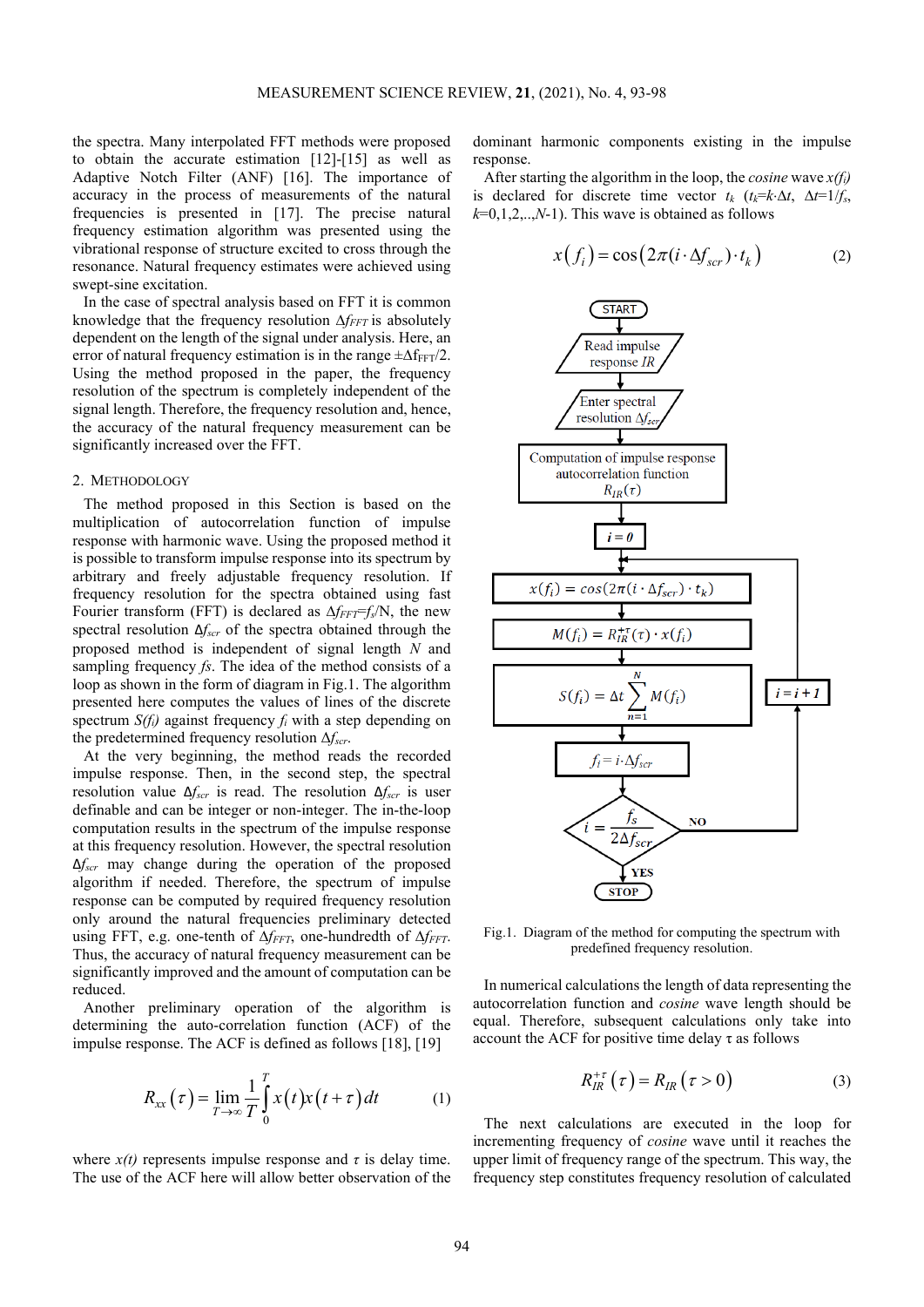spectrum and the method has resulted in the spectrum with own frequency resolution completely independent of impulse response length *N*.

The algorithm denotes values of multiplication of ACF and *x* signal and it results in the *M(fi)* values. Next, spectrum *S(fi)* is obtained by summation of the  $M(f_i)$  values and the sum obtained here is multiplied by sampling period  $\Delta t$ , where samples of input data vectors are numbered by *n*=1..*N*. Frequencies *fi* are growing linearly as the index *i* increases from  $i=0$  to  $i=(f_s/2)/\Delta f_{scr}$ , where  $\Delta f_{scr}$  means frequency resolution of the spectrum. Thus, the frequency  $f_i$  is in the range from zero to the half of sampling frequency to fill up useful frequency range due to the Kotelnikov-Shannon theorem, up to the Nyquist frequency  $f_{Nyq} = f_s/2$ .

In general, the proposed method of spectrum calculation is based only on the autocorrelation function of analyzed impulse response and calculation of *cosine* wave to do simple mathematical functions.

# 3. NUMERICAL STUDIES

This chapter conducts a numerical experiment to apply the method described in Section 2. For this purpose, the impulse responses (IRs) of three degree-of-freedom (3-dof) system were analyzed. To illustrate the accuracy improvement of frequency determination trough spectral resolution improvement, a set of impulse responses of 3-dof system was generated. The natural frequencies have been estimated using in-the-loop method and classical FFT. It was made by finding the local maximum in the obtained spectrum.

The unit impulse response function of a multi degree-offreedom system can be expressed as [20]

$$
h(t) = \sum_{r=1}^{n} A_r e^{-\delta_r t} \sin(2\pi \cdot f_{dr} \cdot t)
$$
 (4)

where  $A_r$ ,  $\delta_r$ , and  $f_{dr}$  are the *r*-th modal constant, the *r*-th modal damping, and *r*-th damped natural frequency of the system, respectively.

To model impulse responses with randomized natural frequencies in this study, three ranges of natural frequency changes of 3-dof system were proposed. Thus, the generated impulse responses consist of harmonics with  $f_{d1}$ ,  $f_{d2}$ , and  $f_{d3}$ frequencies in  $(3-5)$  kHz,  $(12-15)$  kHz, and  $(18-20)$  kHz ranges, respectively. Exemplary synthesized impulse response is shown in Fig.2. and its spectra are shown in Fig.3.



Fig.2. Impulse response for numerical studies.



Fig.3. Spectra of impulse response of 3-dof system: spectrum obtained using FFT (at the top); spectrum obtained using in-the-loop computing (at the bottom).

Then, a thousand impulse responses were synthesized by sampling frequency  $f_s$ =65536 Hz as often used in measuring tasks when signals of vibration or sound are acquired and analyzed. The length of IRs was fixed to *N*=2048 samples in length which allowed all possible impulse responses to be completely decaying.

When spectrum is obtained using FFT, the frequency resolution ∆*fFFT* is equal to the quotient *fs/N* [19]. In this case, theoretical frequency error in natural frequency estimation is in the range ±∆*fFFT*/2. Considering sampling frequency and length of IR mentioned above, frequency resolution using FFT equals 32 Hz and errors of natural frequency estimation are in the range  $\pm 16$  Hz. After using FFT in practice, the same range of errors has been obtained as shown in Fig.4. The frequency error was calculated here as the difference between the estimated natural frequency on the base of estimated spectrum and the value already known before the determination of the spectrum as randomized value of damped natural frequency  $f_{dr}$  in (4).

Using in-the-loop technique, frequency resolution  $\Delta f_{\text{scr}}$  is not related to impulse response length at all. The frequency resolution can be arbitrary given. For the purposes of this numerical study it can be fixed to 0.1 Hz. Frequency errors after comparing known value of natural frequency to frequency estimated using in-the-loop computing are presented in Fig.5. As we can see here, the natural frequency estimation errors are much below the range when using FFT. In practice, further increasing the frequency resolution results in a further reduction in the spread of errors in the estimation of natural frequencies.

The numerical study results also show that the error in frequency estimation using in-the-loop computing does not always have a sign in both directions. It can be either only positive or only negative.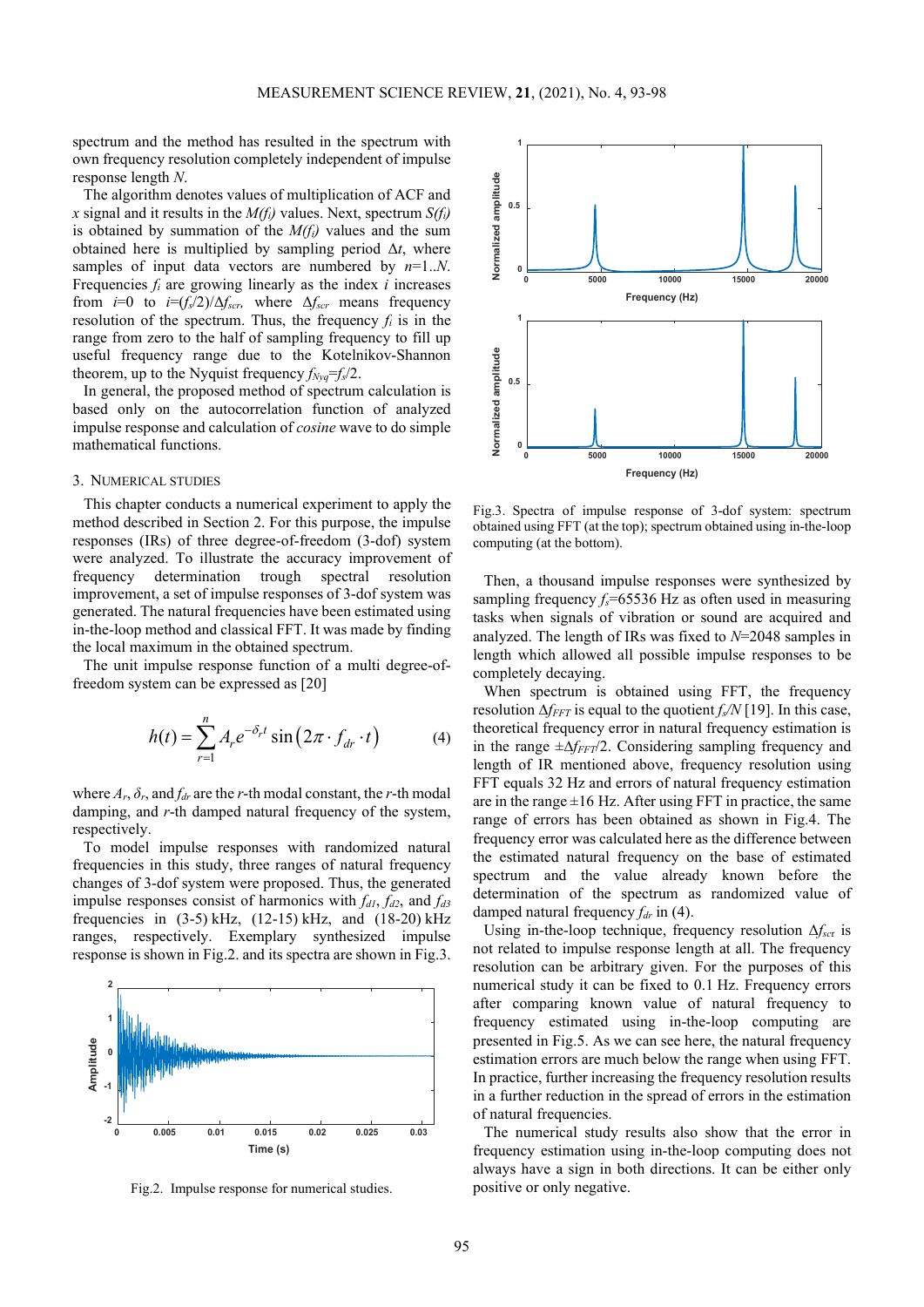

Fig.4. Errors in natural frequency estimation using FFT: a) estimating  $f_{d1}$ , b) estimating  $f_{d2}$ , c) estimating  $f_{d3}$ .



Fig.5. Errors in natural frequency estimation using in-the-loop computing: a) estimating  $f_{d1}$ , b) estimating  $f_{d2}$ , c) estimating  $f_{d3}$ .

# 4. RESULTS FOR REAL DATA

In this testing, data from the measurement of acoustic impulse response of an axial compressor blade were taken into consideration. This impulse response was obtained by manually hitting the blade with an impact hammer in a point placed at the convex side of the blade body. The blade was rigidly mounted in the suitably profiled jaws of a vice. General view of the test stand and experimental setup are shown in Fig.6. and Fig.7., respectively.



Fig.6. General view of the test stand.



Fig.7. Experimental setup: a) blade mounted using hydraulic press; b) M – microphone, B – blade body, P – point of impulse excitation; c) impact hammer used for impulse excitation.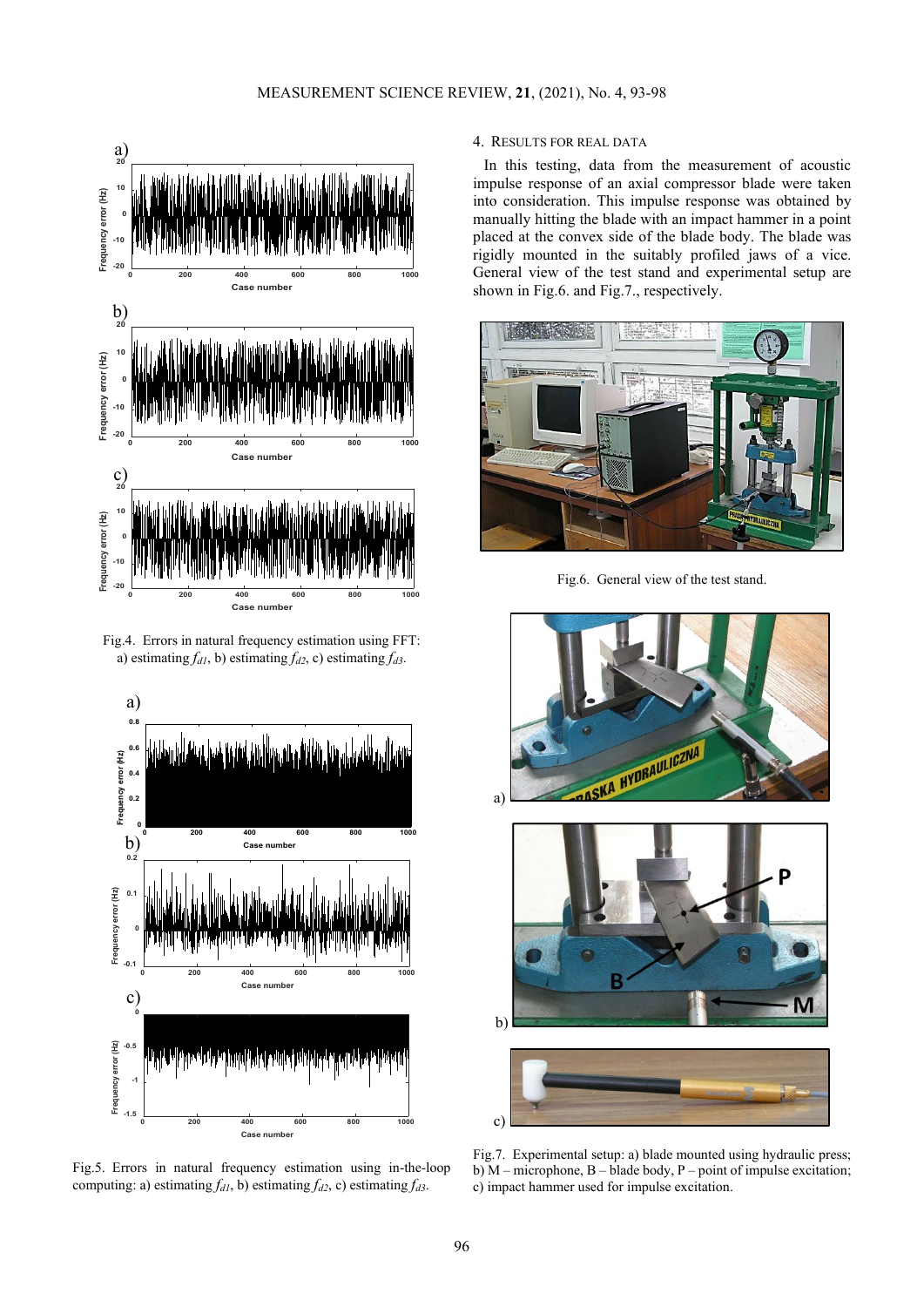The acoustical impulse response was measured with a free field microphone and 2048 samples in length were recorded at the sampling rate of 65536 Hz.

The method verified for really measured IRs has revealed that phase shifting of harmonics makes the spectrum very illegible. This problem has been solved by using the autocorrelation function for IR's time history. The autocorrelation function was obtained in normalized sequence to have at zero lag the value of 1.0. Then, it is natural to choose the *cosine* function (see Fig.1.) as sweeping operator for having the spectrum amplitudes.

The acoustic impulse response has been recorded by sampling frequency equal to 65536 Hz and 2048 samples in length. Then, the frequency resolution for spectra resulting from FFT is 32 Hz, whereas spectral frequency resolution in in-the-loop computing can be freely determined, as already mentioned in Section 2. Spectral frequency resolution can be significantly below the resolution of 32 Hz, e.g. 0.1 Hz. Apart from the in-the-loop computing method, FFT with zeropadding technique has been utilized to have reference point to which errors of frequency estimation are calculated.

The acoustic impulse response of the blade is presented in Fig.8. Spectra obtained both using classical FFT and in-theloop computing are presented in Fig.9.



Fig.8. Acoustical impulse response of the blade.



Fig.9. Spectra of acoustic impulse response: obtained using FFT (at the top), obtained using in-the-loop computing (at the bottom).

One dominant harmonic is observed. This is the case when the position of observed harmonic on the frequency scale depends on the type of a tip of the impact hammer and/or point of excitation is in different place of the impulse excitation of object under testing. The results of estimation of natural frequency of the blade are graphically represented in Fig.10. The differences in natural frequency estimation between results obtained using FFT with zero-padding (as reference technique) and in-the-loop method are in the range from 0 to 0.5 Hz.



Fig.10. Estimated natural frequency using FFT with zero-padding technique (red) and in-the-loop computing (green).

The determined value of the natural frequency is obviously one of the many natural frequencies of the considered blade. In the given example, the dominant form of blade response is in the frequency range up to several kHz. It is known that other methods of blade excitation (as well as other materials of the tip of the impact hammer) make it possible to observe the values of natural frequencies in many other ranges. However, different approaches to obtain impulse responses, including acoustic ones, do not change the assumptions and basics of the presented method for improving the accuracy of natural frequency measurement.

# 7. CONCLUSIONS

The method presented in the paper creates new possibilities for improving the accuracy of natural frequency measurement when impulse tests are performed and using the classical FFT in signal analysis. These assumptions were tested in a numerical simulation and experimentally on the example of a rotor machine blade. It was made possible by the enhancement of frequency resolution of the impulse response spectrum with in-the-loop computing. It has been proved that the proposed method allows to obtain the spectrum with arbitrarily increased frequency resolution regardless of the length of the analyzed impulse response, which is not allowed by the FFT algorithm. In practice, natural frequencies can be more precisely identified.

The presented method can be very useful in cases where frequency resolution using pure FFT is insufficient due to the accuracy of natural frequency estimation. The method of inthe-loop computing allows then to reduce maximum possible